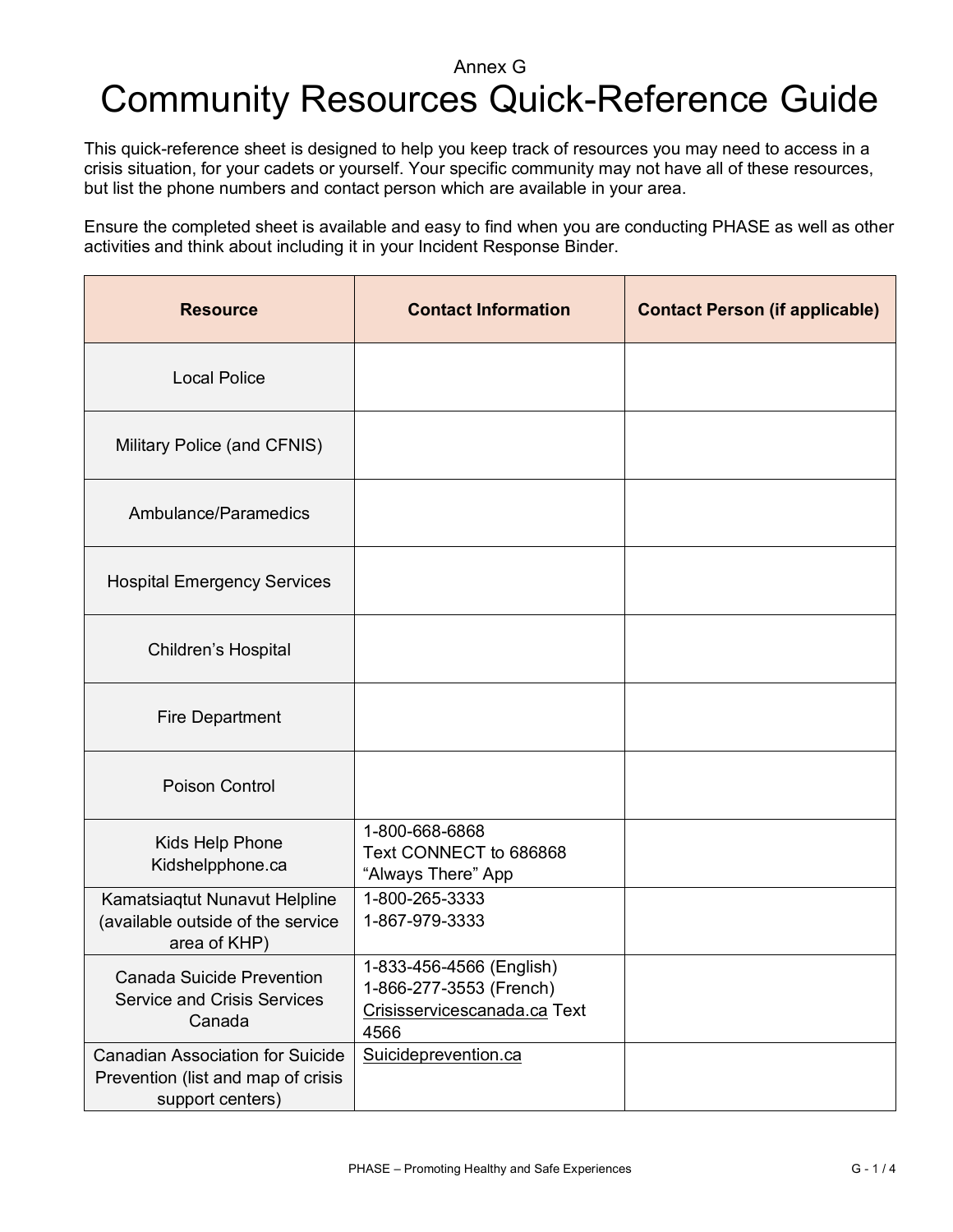| <b>Resource</b>                                                                    | <b>Contact Information</b> | <b>Contact Person (if applicable)</b> |
|------------------------------------------------------------------------------------|----------------------------|---------------------------------------|
| Cybertip (report online child<br>sexual abuse and exploitation)                    | Cybertip.ca                |                                       |
| Needhelpnow.ca (help for youth<br>whose sexual images have been<br>shared online)  | Needhelpnow.ca             |                                       |
| Missingkids.ca (Report a tip or<br>sighting of a missing child)                    | Missingkids.ca             |                                       |
| Hope for Wellness Help Line for<br><b>First Nations and Inuit</b>                  | 1-855-242-3310             |                                       |
| <b>CAF Members Assistance</b><br>Program (Service for adults,<br>cadets, and JCRs) | 1-800-268-7708             |                                       |
| <b>CAF Sexual Misconduct Center</b><br>(CAF Members only)                          | 1-844-750-1648             |                                       |
| <b>Local Suicide Intervention</b><br>Agency                                        |                            |                                       |
| <b>Psychiatric Clinic</b>                                                          |                            |                                       |
| <b>Child Abuse Hotline</b>                                                         |                            |                                       |
| Domestic Violence (Intimate<br>Partner) Hotline                                    |                            |                                       |
| <b>Sexual Assault Center</b>                                                       |                            |                                       |
| <b>Community Youth Services</b>                                                    |                            |                                       |
| <b>Community Nurse/Community</b><br><b>Health Outreach</b>                         |                            |                                       |
| <b>Addiction Services/Substance</b><br>Abuse Agency                                |                            |                                       |
| LGBTQ2+ community support                                                          |                            |                                       |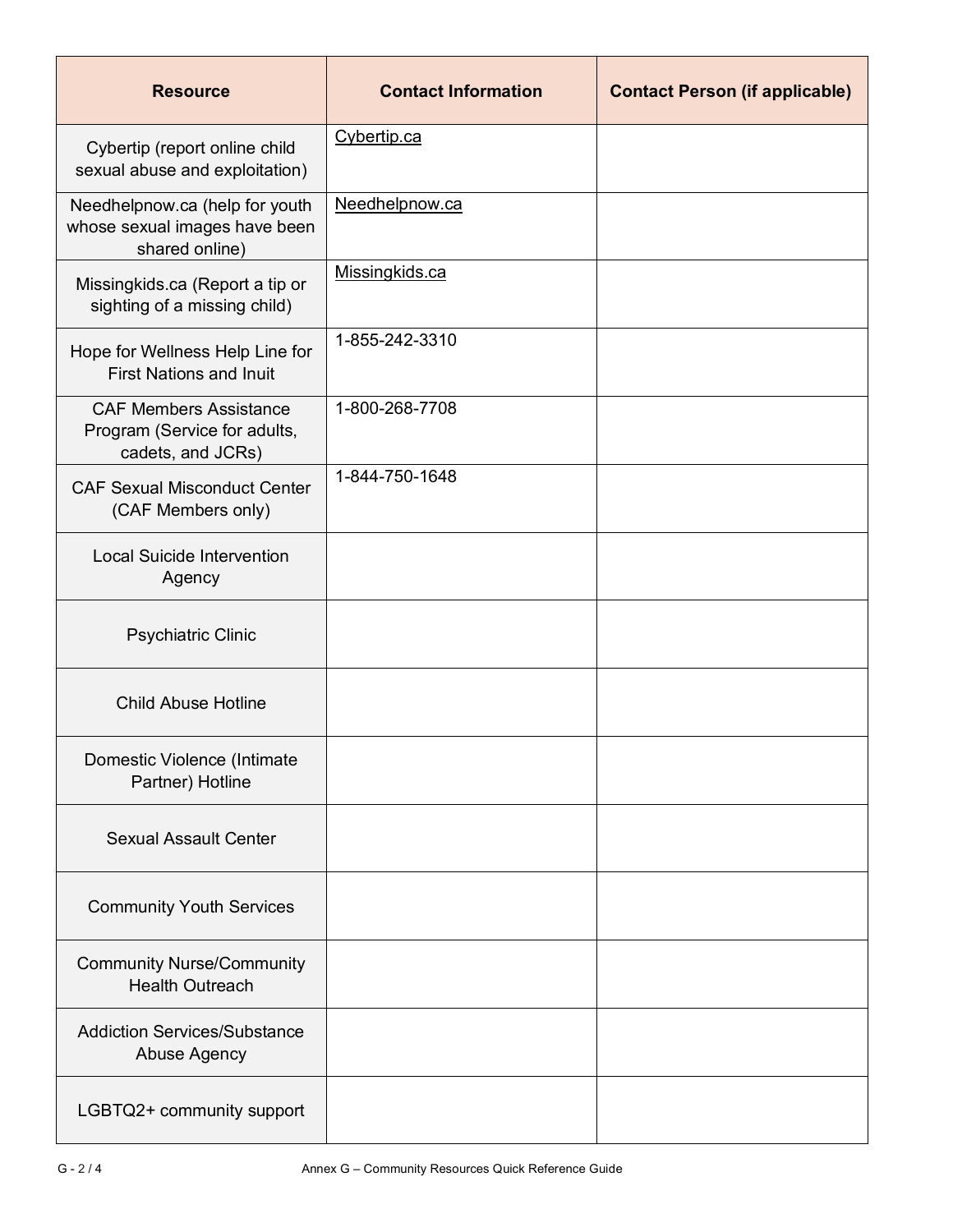| <b>Resource</b>                                       | <b>Contact Information</b> | <b>Contact Person (if applicable)</b> |
|-------------------------------------------------------|----------------------------|---------------------------------------|
| Youth Mental Health Services                          |                            |                                       |
| <b>Adult Mental Health Services</b>                   |                            |                                       |
| Crisis (Distress) Center                              |                            |                                       |
| <b>Emergency Shelter</b>                              |                            |                                       |
| <b>Youth Shelter</b>                                  |                            |                                       |
| <b>Medical Clinic</b>                                 |                            |                                       |
| <b>Sexual Health Clinic</b>                           |                            |                                       |
| Alcoholics/Narcotics Anonymous                        |                            |                                       |
| <b>Mental Health Association</b>                      |                            |                                       |
| Legal Aid                                             |                            |                                       |
| <b>Community Center</b>                               |                            |                                       |
| Community resources hotline<br>(i.e., 211, 311, etc.) |                            |                                       |
| Spiritual Health Support/Chaplain                     |                            |                                       |
| Zone Training Officer                                 |                            |                                       |
| Officer Commanding of Area                            |                            |                                       |